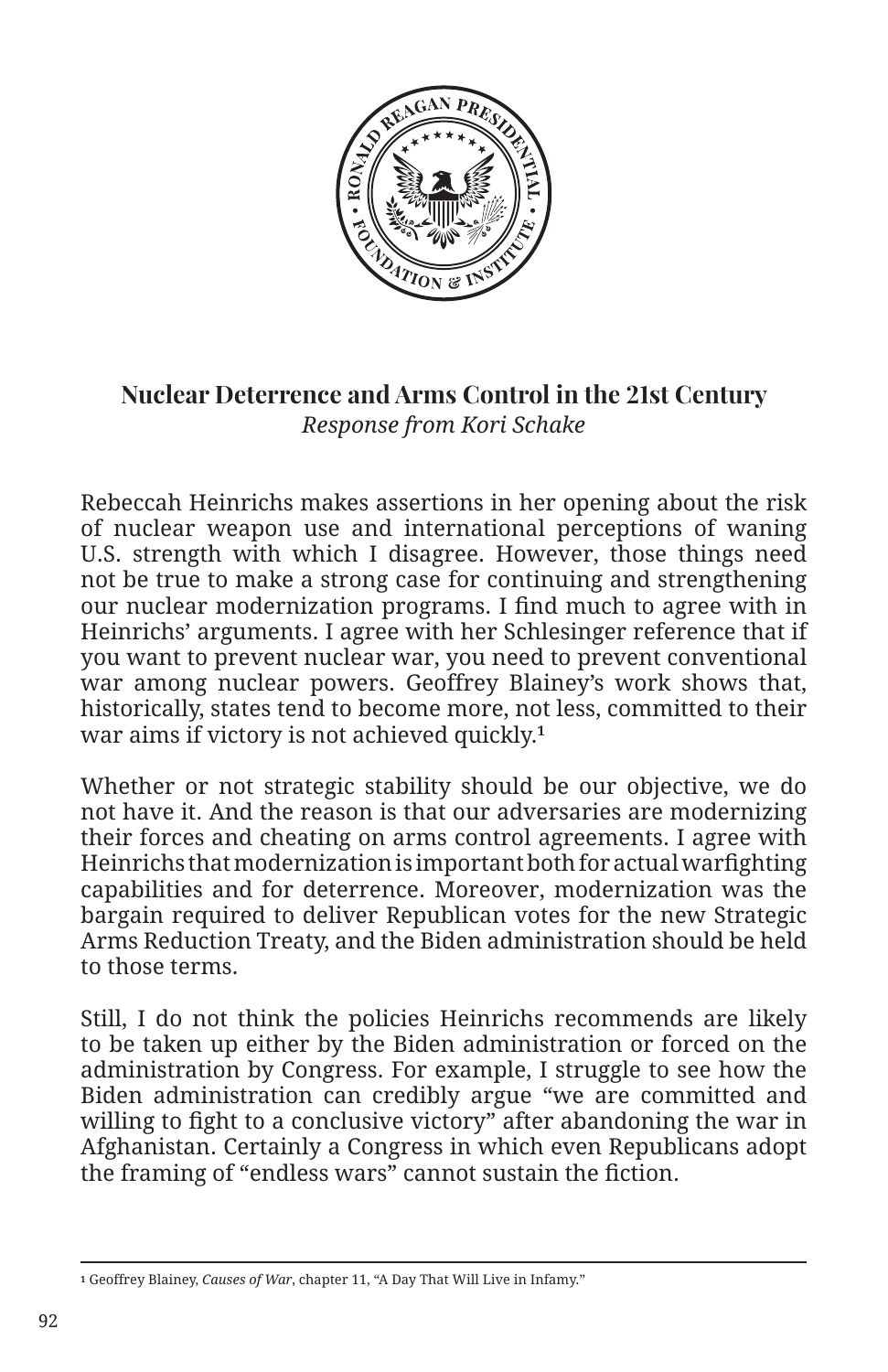We are probably in for a decade or more of satisficing on defense rather than closing the dangerous gap between our strategy—even our safety—and what the government commits in spending to attain it. The long shadow of mistakes in Iraq and Afghanistan is part of the problem, but the burgeoning definition of what constitutes national security is also contributary. Democrats wanted climate change to be integral to the Defense Department's mission since the Clinton administration. President Barack Obama argued against nation building abroad when we need nation building at home. President Donald Trump disbelieved that the American-constructed international order was advantageous to our security. The pandemic raised new kinds of demands for protecting Americans from disease. And the Biden administration champions a self-congratulatory "foreign policy for the middle class," with Secretary Lloyd Austin testifying that nondefense spending in the Department of Defense budget (for education, for example) significantly contributed to national security. Together, this has all given momentum to the argument that money spent on conventional and nuclear warfighting is no more important to preserving and advancing our national security than are domestic expenditures.

Let me underscore that this is not true. An economy as dynamic as ours can easily shoulder spending 6 percent of GDP to protect and advance its national security interests. We should reject the pretense that shaping the international order is of less importance to the country than domestic priorities—or that a country as vastly wealthy as ours must make draconian trade-offs between guns and butter. The international order the United States and its allies created from the ashes of World War II has made us and so many others safe and prosperous, and it is worth defending, even at its ragged edges. Pulling countries into freedom and good governance makes us safer, adding countries that align with our interests and values and reducing the risks of wars the United States might be dragged into.

However, if the chasm between national security requirements and spending will continue to expand because the United States will not pay for its security, the country has four options: constrict demand, "innovate our way out of this problem," rebalance alliance responsibilities, or lose the next great-power war.

Mackenzie Eaglen and Michael Beckley's work shows just how essential but unpalatable actually prioritizing obligations to prejudice containing China will be.**2** In some ways, this is the strongest case for

<sup>&</sup>lt;sup>2</sup> Mackenzie Eaglen, "Defense strategy and priorities: Topline or transformation?" *Reagan Forum,* March 2020; Mi-<br>chael Beckley, America Is Not Ready for a War with China: How to Get the Pentagon to Focus on the Real Thr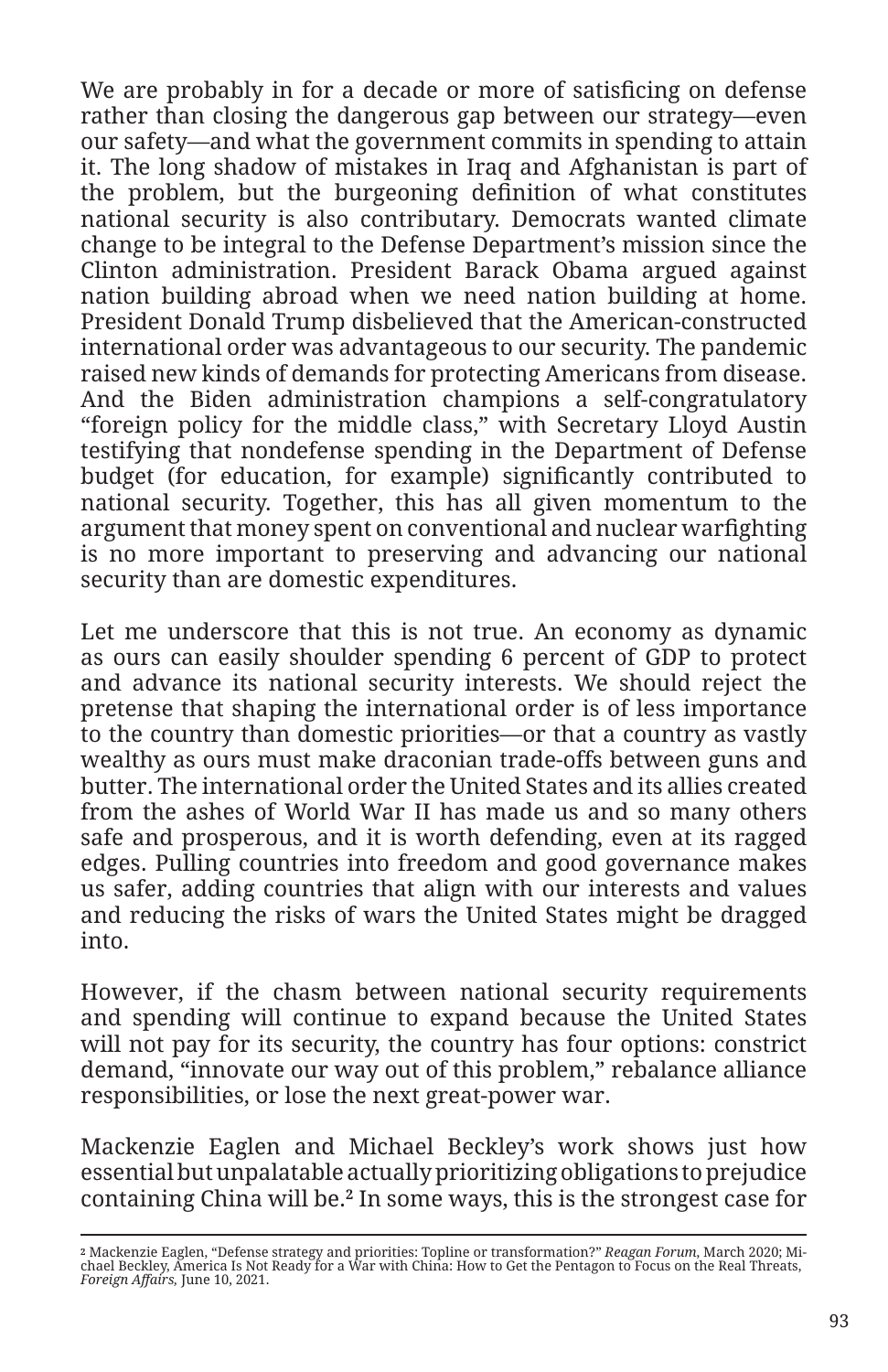serious nuclear modernization of the kind Heinrichs argues for. We are not buying the military force to cover all of our commitments and will not want to accept the consequences of overtly parsing those commitments. Therefore, we will need to rely on a "New New Look" strategy, with conventional forces sized at least implicitly to provide escalation credibility.

American society remains besotted with innovation. We want to drive SUVs that are clean-energy powered. We have a society and economy that often achieve conflicting objectives. Steve Jobs' famous assessment of Apple captures the sentiment: "The cure for Apple is not cost-cutting. The cure for Apple is to innovate its way out of its current predicament."**3** That approach very often works. The United States is an engine of innovation due to immigration, deep and varied capital markets, Chapter 11 bankruptcy provisions, and a risk-tolerant culture. Nonetheless, betting on innovation is poor strategy, especially since it relies on adversaries granting the United States time to adapt.

Shifting more responsibility for allied security obligations to the allies most affected is overdue. The progression of the U.S. role for European defense is illustrative. In the late 1940s and 1950s, the United States committed to reverse any conquest; in the 1960s and 1970s, to defend at the forward edge of NATO territory; in the 1980s, to attack Soviet troops before they crossed into allied territory; in the 1990s, to take in new allies on the Russian periphery without stationing troops on their territory and expanding the kinds of attacks NATO addresses (e.g., cyber, gray zone). There are, however, limits to this approach. Most allies other than South Korea are a very long way from the ability to defend their territory, much less their interests, and are likelier to compromise their and our interests rather than shoulder greater obligations. A shift without catastrophic risk could not be carried out within about a decade.

Losing a war or balking at fighting are surefire ways to reduce obligations—just not risk. As we have seen in Iraq and are beginning to see in Afghanistan, wars do not end just because we stop fighting, and risks increase rather than decrease without U.S. involvement.

This leaves us in a dangerous place. If I were a U.S. enemy, I would rush to nuclear possession. The challenge is determining what works to prevent wars among nuclear powers or nuclear weapons acquisition by our adversaries.

**<sup>3</sup>** Steve Jobs, quoted in Carmine Gallo, "The 7 Innovation Secrets of Steve Jobs," *Forbes*, May 2, 2014.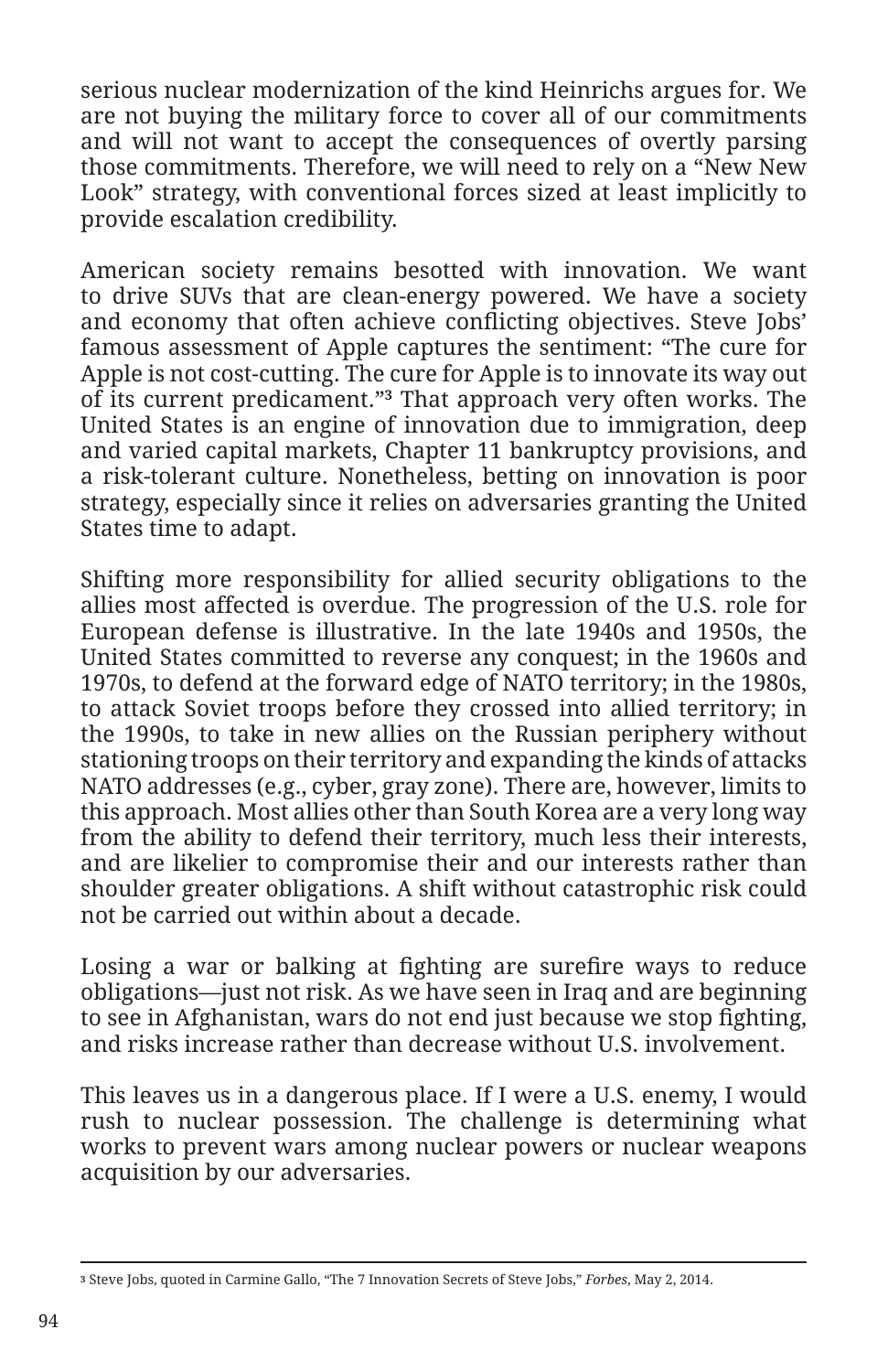Modernization is important but insufficient. Missile defenses are unlikely to ever surmount the problem of saturation. Nuclear stability among contesting great powers has historically resulted in proxy wars, pushing the responsibility for preserving our interests onto states least able to bear them.

The threat of preventative force has proven incredible in the cases of North Korea and Iran. Our enemies accurately read public hesitance across the Bush, Obama, Trump, and Biden administrations to attack either North Korean or Iranian nuclear weapons facilities.

Regime change is attractive, but we have little means to influence internal developments, especially on a politically salient time frame. Moreover, sanctions have produced a harder-line trend in Iran and possibly Russia, which may make the regimes more brittle. However, it is not clear whether that brings them closer to replacement or just produces even more dangerous governments.

Sanctions have succeeded in dramatically raising the costs but not preventing Iraq, Iran, or North Korea from pursuing their weapons programs. Moreover, our use of secondary sanctions is aggravating allies whose support we need and has begun to foster payment systems that skirt the dollar zone (e.g., the petroyuan in China and the payments mechanism in the EU payments mechanism), which creates a nascent but significant threat to dollar dominance.

Giving stature to adversaries, as President Trump did with Kim Jong-Un and both President Trump and President Joe Biden have done with Vladimir Putin, incentivizes bad behavior and does not appear to inhibit continued nuclear development. While North Korea has not tested a nuclear weapon since the summit, that may be due to where they are in the development cycle.

John Maurer argues that linking modernization and arms control in ways that channel development to the advantage of the United States can create the basis for bipartisan action.**4** That may be sufficient for securing domestic support for modernization but probably not for getting arms limitation agreements. We have not been able to cajole China into any negotiations to limit their nuclear forces nor Russia on tactical weapons. Russia's comportment toward the Intermediate-Range Nuclear Forces Treaty suggests that not only will they remain in noncompliance with current agreements but that they want to be known as cheating. Maurer admits that "with Russia so far ahead of the United States in their nuclear modernization, there is little

<sup>4</sup> John D. Maurer, "Restoring Nuclear Bipartisanship: Force Modernization and Arms Control," *War on the*<br>*Rocks*, April 14, 2021, https://warontherocks.com/2021/04/restoring-nuclear-bipartisanship-force-moderniza-<br>tion-and